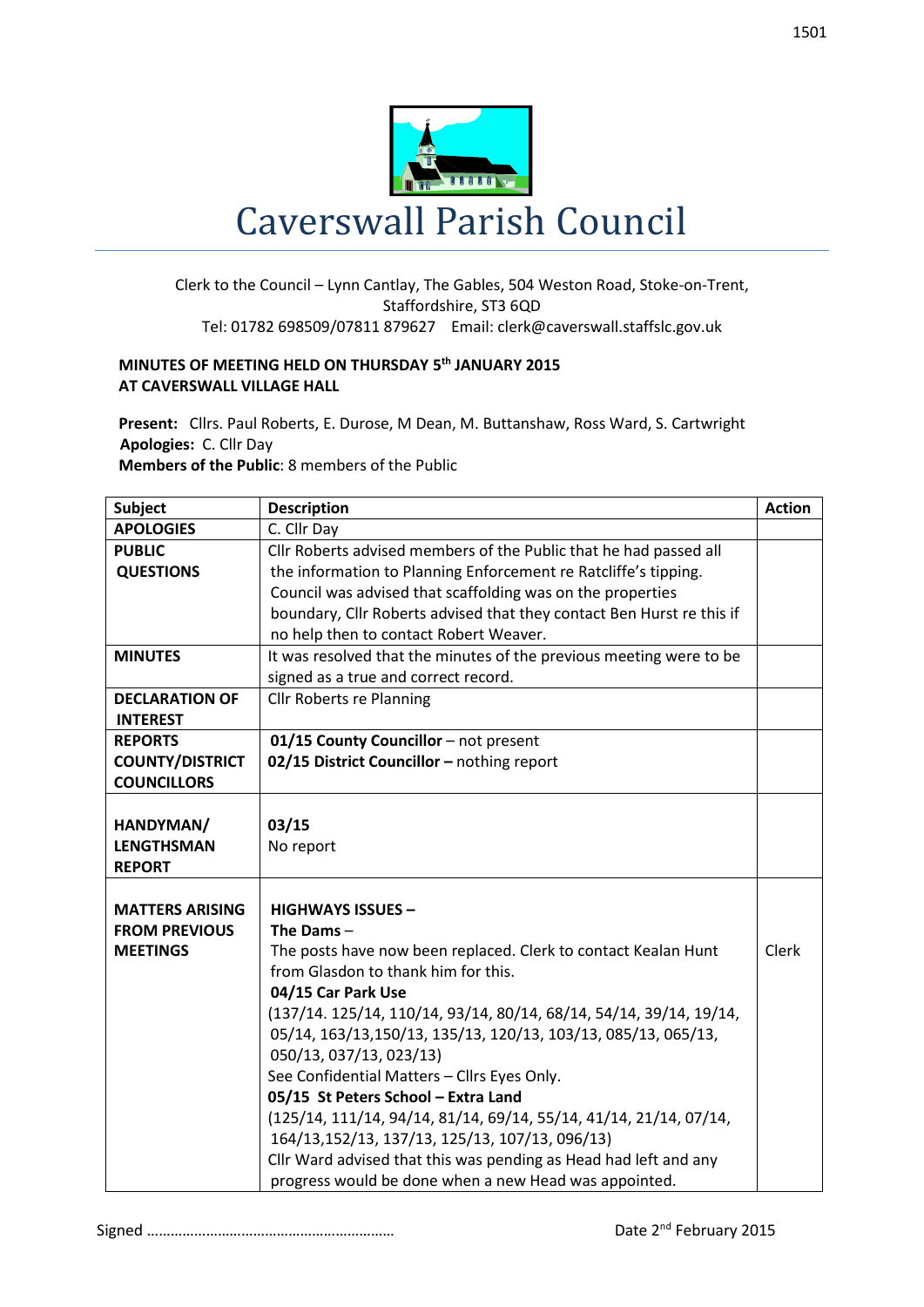| <b>Description</b>                                                                                                                                                                                                                                                                                                                                                                                                                                                                                                                                                                                                                                                                                                                                                                                                                                                                                                                                                                                                                                                                                                                                                                                                                                                                                                            | <b>Action</b>                                                            |
|-------------------------------------------------------------------------------------------------------------------------------------------------------------------------------------------------------------------------------------------------------------------------------------------------------------------------------------------------------------------------------------------------------------------------------------------------------------------------------------------------------------------------------------------------------------------------------------------------------------------------------------------------------------------------------------------------------------------------------------------------------------------------------------------------------------------------------------------------------------------------------------------------------------------------------------------------------------------------------------------------------------------------------------------------------------------------------------------------------------------------------------------------------------------------------------------------------------------------------------------------------------------------------------------------------------------------------|--------------------------------------------------------------------------|
| 06/15 Playing Fields<br>(139/14. 126/14, 112/14, 95/14, 82/14, 70/14, 56/14, 42/14, 22/14,<br>08/14, 165/13, 153/13, 138/13, 126/13, 084/13, 064/13, 049/13,<br>036/13, 025/13, 010/13, 093/12)<br>See Confidential Matters - Cllrs Eyes Only.<br>07/15 Footpaths:<br>Nothing to report.<br>08/15 Defibrillator:<br>(142/14. 128/14, 114/14, 97/14, 84/14, 73/14, 59/14, 46/14, 27/14)<br>Still awaiting on confirmation from Andy at Red House that Brewery<br>will allow this to be located on the pub wall.<br>Cllr Dean was concerned that suppliers advised that no training was<br>needed, he had been advised that although machines did "talk" you<br>through procedure that training was necessary, also that mobile<br>phones in close proximity of the machine can interfere with<br>readings. Cllr Ward agreed and recalled that supplier had said they<br>would arrange training if requested, problem with mobile phone<br>interference needs clarifying.<br>It was reported in the Sentinel recently that Kingsley Parish had been<br>given a defibrillator by West Midlands Ambulance Service, Clerk to<br>contact Kingsley Clerk re this.<br>09/15 Football Clubs:<br>Still pending.<br>10/15 Caverswall Castle:<br>(144/14)<br>See Confidential Matters - Cllrs Eyes Only.<br><b>Unresolved Items: none</b> | Clerk                                                                    |
| 11/15<br><b>TSB</b><br><b>Bank Statement</b>                                                                                                                                                                                                                                                                                                                                                                                                                                                                                                                                                                                                                                                                                                                                                                                                                                                                                                                                                                                                                                                                                                                                                                                                                                                                                  |                                                                          |
| 12/15<br>Payments:<br>The following accounts were approved for payment:-<br>Mrs L Cantlay – Clerk Salary and Expenses – January<br>£412.28*<br>Mr R. Nicholls - Handyman work - Nov/Dec<br>£97.28<br>Mr P Roberts - Reimbursement for green gate lock<br>£100.00<br>TOTAL PAYMENTS THIS MONTH - £615.56<br>- indicates payments to be made via Internet Banking Faster<br>∗<br>Payment, approved at meeting.<br>Transfer $-$ £500.00<br>Receipts:<br>Interest re Instant Access Accounts - Dec - £0.24 and £0.46<br>TOTAL RECEIPTS RECEIVED - £0.70p<br>Accounts (after any payments/transfers made) :-<br>Current Account - £193.26<br>Instant Access Account - £10,468.47<br>Contingency Account - £6,099.85<br>13/15 Clerks Salary:                                                                                                                                                                                                                                                                                                                                                                                                                                                                                                                                                                                        |                                                                          |
|                                                                                                                                                                                                                                                                                                                                                                                                                                                                                                                                                                                                                                                                                                                                                                                                                                                                                                                                                                                                                                                                                                                                                                                                                                                                                                                               | The Councillors all agreed that in addition to increase in hourly rate a |

Signed ……………………………………………………… Date 2